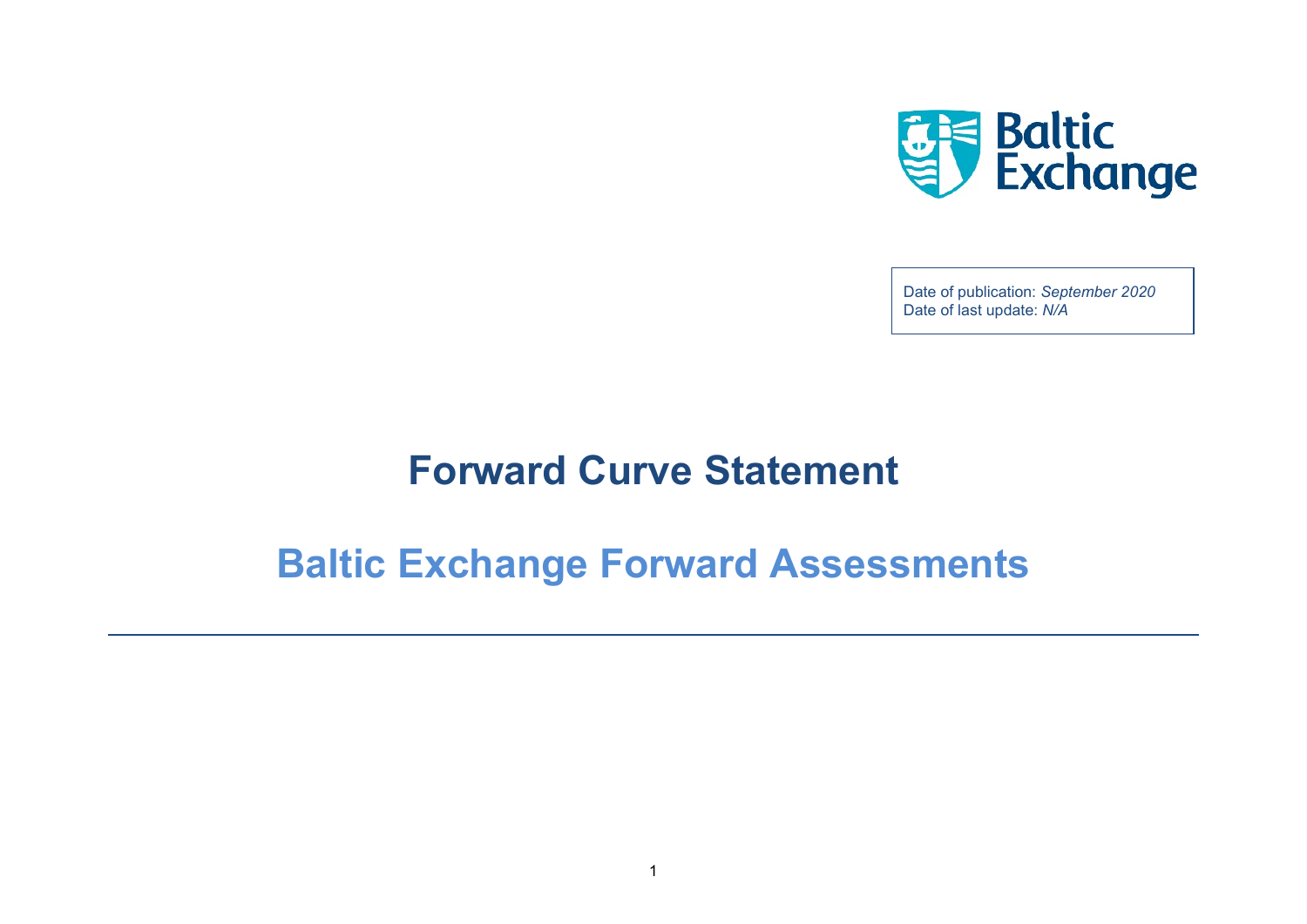## **1. Introduction**

- 1.1 This forward curve statement is provided by the Baltic Exchange Information Services Limited (**BEISL**) as an administrator of the Baltic Forward Assessments (**BFA**). BEISL will review and, where necessary, update information provided in this benchmark statement in the event of any relevant changes, including whenever information contained in this statement ceases to be correct or sufficiently precise, and in any event at least once every two years.
- 1.2 The content of this document has been prepared in accordance with Section 4.4.3 of the Guide to Market Benchmarks (**GMB**) and should be read in conjunction with the GMB.

## **2. About Baltic Forward Assessments**

## *General information*

- 2.1 BEISL provides the BFAs as an end of day assessment of prices for the Forward Freight Agreement (FFA) and options market for various contracts with differing specifications as contained within the GMB. The BFAs are used to support the shipping derivatives market and BEISL applies rules with greater flexibility than those for the physical market.
- 2.2 A Forward Freight Agreement is a financial contract "for difference" that allows shipowners, charterers and speculators to hedge against the volatility of freight rates. This provides the contract owner with the right to buy or sell the price of freight for future dates. Settlement of the BEISL BFAs are effected against the relevant ocean bulk route assessment and specific asset class within a market segment it refers to, ie. Capesize, Panamax, Supramax etc. For full specification of BEISL's BFAs please see the GMB.
- 2.3 The BFAs act as a tool for risk management. The FFA market that the BFA seeks to measure include (but is not limited to) participants who are shipbrokers, shipowners, operators, traders and charterers who may wish to use BFAs to manage their risk exposure.

#### *Technical specifications and BFA methodology rationale*

- 2.4 BEISL's BFA determination process takes into account the relatively limited liquidity of the FFA markets for certain contract specifications and as such greater flexibility is applied over the number of assessments received from Panellists and their assessment value together with the source of Input Data. This allows Panellists to exercise discretion over the relative value that they attribute to various data sets (such as transaction data of FFA contracts, physical market information, order lists, sentiment and news flow) that they rely on in order to reach their assessments. Panellists may use their Expert Judgment stemming from their knowledge of the wider market in order to provide an appropriate assessment.
- 2.5 The source of Input Data to be used in the forward curve assessment process is determined on accepted market practice and based on the liquidity available at the time and at the initial listing of a BFA contract. (*Please see section 2.13 below*).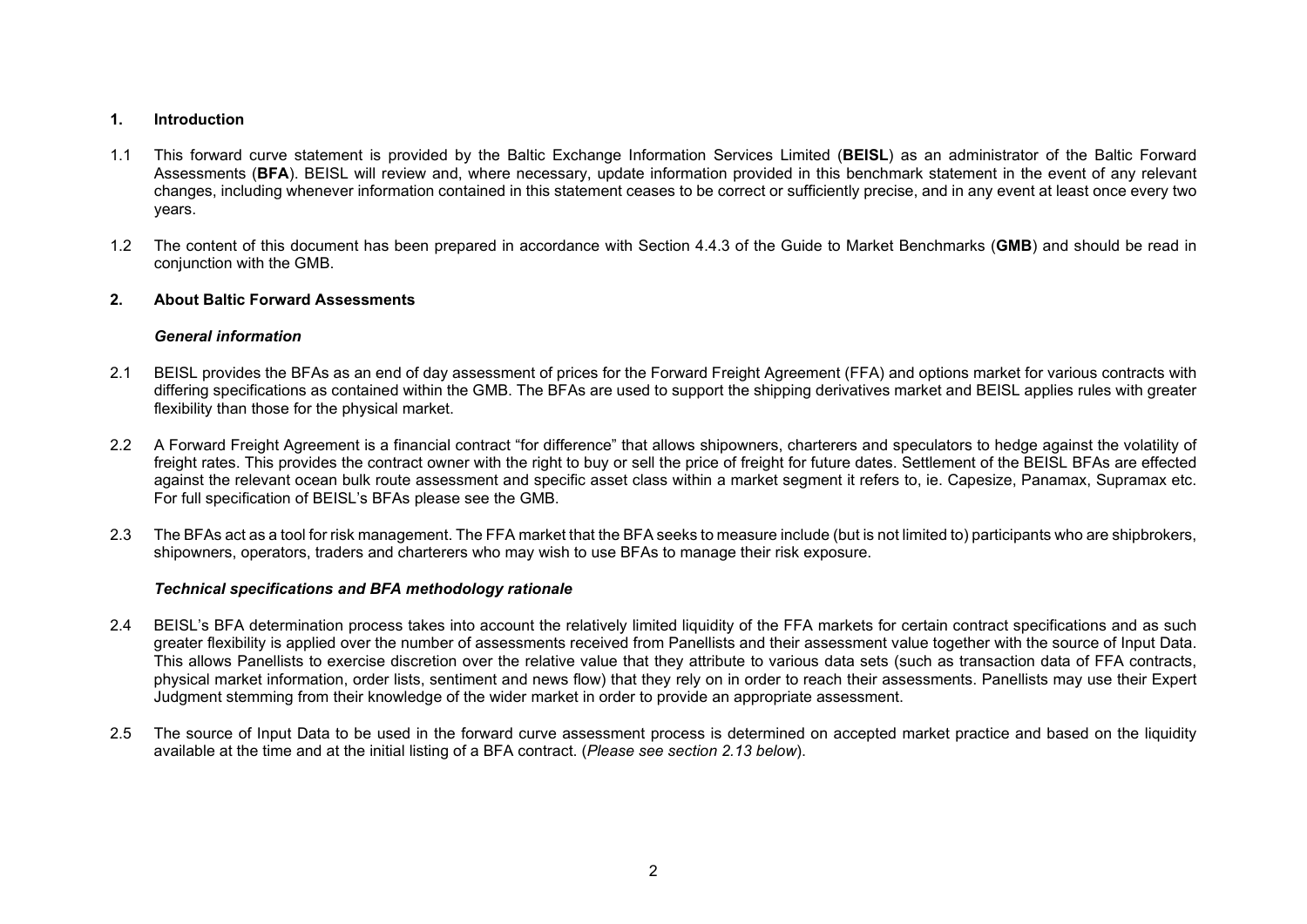- 2.6 The FFA and options market are constantly changing intraday with market activity and as the rates fluctuate the market is closely monitored, and FFA brokers who act as BEISL Panellists, update their bid and offer rates.
- 2.7 BEISL's FFA broker Panellists provide a bid-offer spread for the FFAs as part of the BFA determination process. Determination of the BFAs includes a validation process whereby, among other steps, BEISL reviews Input Data and the determined BFA value pursuant to certain pre-determined tolerance checks.
- 2.8 The forward curve assessments provided for the dry bulk market are an average of the Input Data by each of the Panellists. In the case of the wet bulk market, the Input Data rates represent an average which is weighted according to the market share (based on data provided by the clearinghouses) of each Panellist in the preceding month.
- 2.9 BEISL is under obligation to ensure the integrity of its BFAs. To this end, BEISL strives to ensure that its methodology reflects the realities of the FFA market, which changes constantly. BEISL acknowledges the fast pace environment of the FFA market resulting in multiple available prices for FFA brokers and with a widespread on the underlying contract.

#### *Controls for use of expert judgment or discretion*

2.10 As indicated in section 2.3 of this forward curve statement, FFA broker Panellists retain discretion to decide the respective importance of the factors they take into the account when arriving at their assessments for the purpose of Input Data contribution. Expert judgement is exercised with the intent of ensuring the quality and integrity of the forward curve assessments. In particular, FFA broker Panellists may rely on their own judgement more frequently in an active albeit low liquidity market where transactions may not be consistently available. BEISL's internal guidelines and quality control procedures governing the application of expert judgment are intended to provide consistency and oversight to this process.

#### *BFA Limitations*

- *2.11* BEISL recognises that periods of stress, or periods when transactions for specific contracts in the FFA market are insufficient, may arise from time to time, therefore resulting in benchmark limitations in such periods. The ability of BEISL to determine and publish BFAs depends on:
	- i. Activity in an FFA contract on a case by case basis, and
	- ii. The quality and representativeness of the forward curve assessments available to BEISL for the calculation of the BFA.
- 2.12 Due to the cyclical nature of shipping and the derivatives market, markets can be characterised by periods of relatively limited liquidity and as such it is possible that the number of transactions for specific contracts available to report on a given FFA contract may not be sufficiently representative in order to ensure the accuracy and reliability of a BFA. In such circumstances, the Panellists are required to rely on their expert judgment.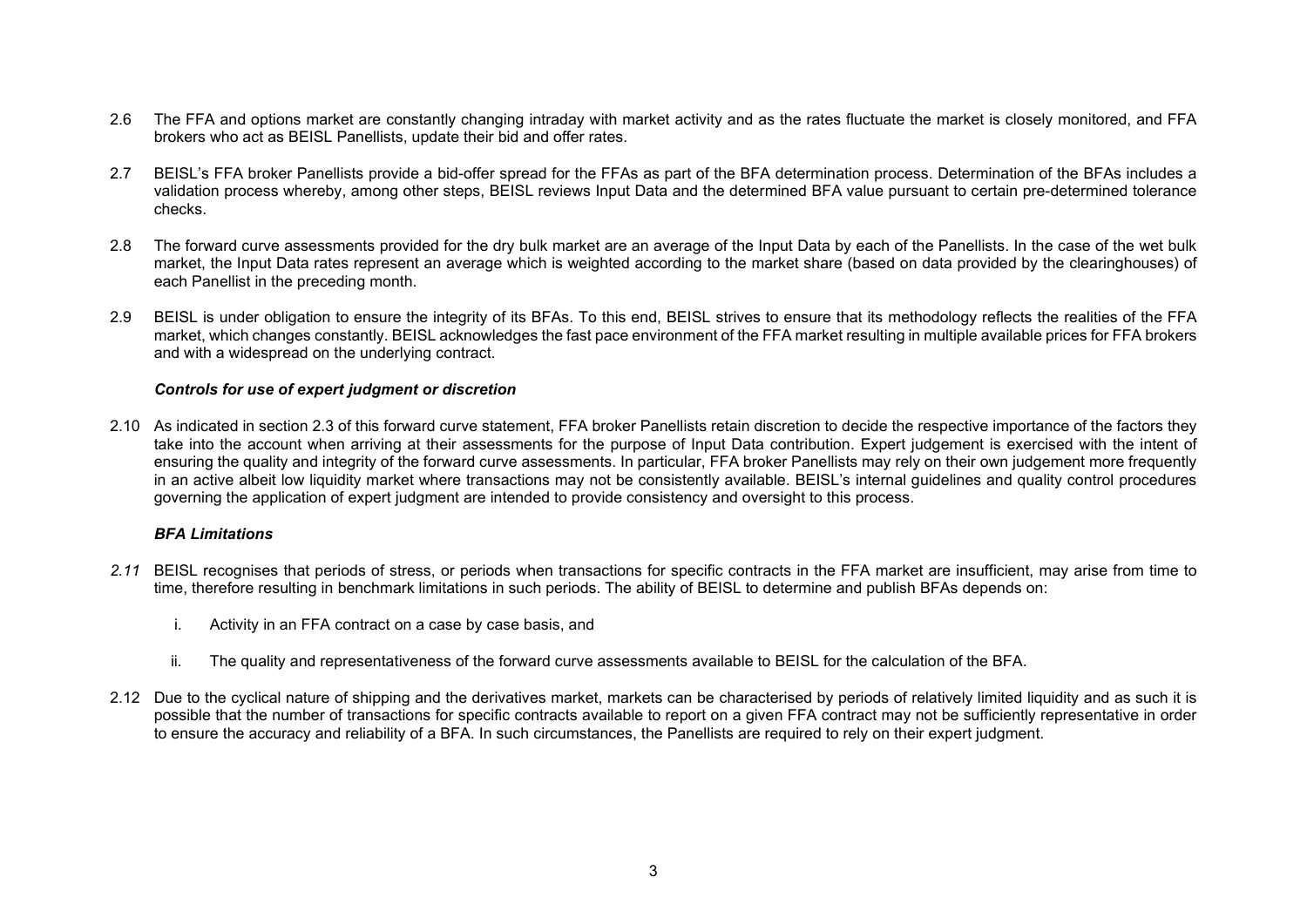- 2.13 BEISL recognises that from time to time there may be an exceptional market event that could render the BFA reporting impossible or meaningless. Examples of such events include the outbreak of war, terrorism, civil unrest, sanctions and major accidents that render ports inaccessible. In such circumstances, BEISL's methodology contains procedures for emergency changes, as set out in section 5.3 of the Guide to Market Benchmarks.
- 2.14 The table below identifies circumstances that represent a shortcoming applicable to all BFA assessments. The table is not intended to be exhaustive:

| <b>Circumstance</b> | <b>Description</b>                                                                             | <b>Potential Limitation</b>                                                                                                                                                  | <b>Comments</b>                                                                                                                                                                                                                                                                                                                |
|---------------------|------------------------------------------------------------------------------------------------|------------------------------------------------------------------------------------------------------------------------------------------------------------------------------|--------------------------------------------------------------------------------------------------------------------------------------------------------------------------------------------------------------------------------------------------------------------------------------------------------------------------------|
|                     | Initial listing of an FFA<br>contract                                                          | To facilitate initial listing of a BFA by a Clearing House,<br>BEISL relies on the availability of Input Data from the<br>physical market for the BFA determination process. | A BFA requires Panellists to be able to source price<br>information in order for a Clearing House to be able<br>to list the BFA.                                                                                                                                                                                               |
|                     |                                                                                                | The intended use of BFAs by Clearing Houses for risk<br>management purposes supports the approach taken.                                                                     | On initial listing the FFA market and FFA brokers will<br>have no to low liquidity or price transparency from<br>their order books. BEISL acknowledges this limitation<br>and adopts accepted market practice allowing initial<br>listing based on the availability of Input Data from the<br>FFA and forward physical market. |
|                     |                                                                                                |                                                                                                                                                                              | Negligible impact is observed as the responsibilities<br>of the Clearing House includes settling trading<br>accounts, clearing trades, collecting and maintain<br>margin monies all of which ensure market stability.                                                                                                          |
|                     |                                                                                                |                                                                                                                                                                              | Recognition is further given to the short duration of<br>relying on available data from the physical market.<br>Listing generates exposure and price transparency<br>and as liquidity increases, BEISL is able to rely on<br>Input Data solely from FFA broker Panellists.                                                     |
| $\overline{2}$      | Two or less Panellists to<br>contribute Input Data for the<br><b>BFA</b> determination process | Potential for the bid-offer spread to be wide.                                                                                                                               | Deliverable forward contracts are widely used by<br>market participants.                                                                                                                                                                                                                                                       |
|                     |                                                                                                |                                                                                                                                                                              | BEISL relies on the continued availability of FFA data<br>from FFA broker Panellists of BEISL. In the case of                                                                                                                                                                                                                  |
|                     |                                                                                                |                                                                                                                                                                              | a market or data source disruption resulting in two                                                                                                                                                                                                                                                                            |
|                     |                                                                                                |                                                                                                                                                                              | Panellist being able to contribute Input Data, BEISL                                                                                                                                                                                                                                                                           |